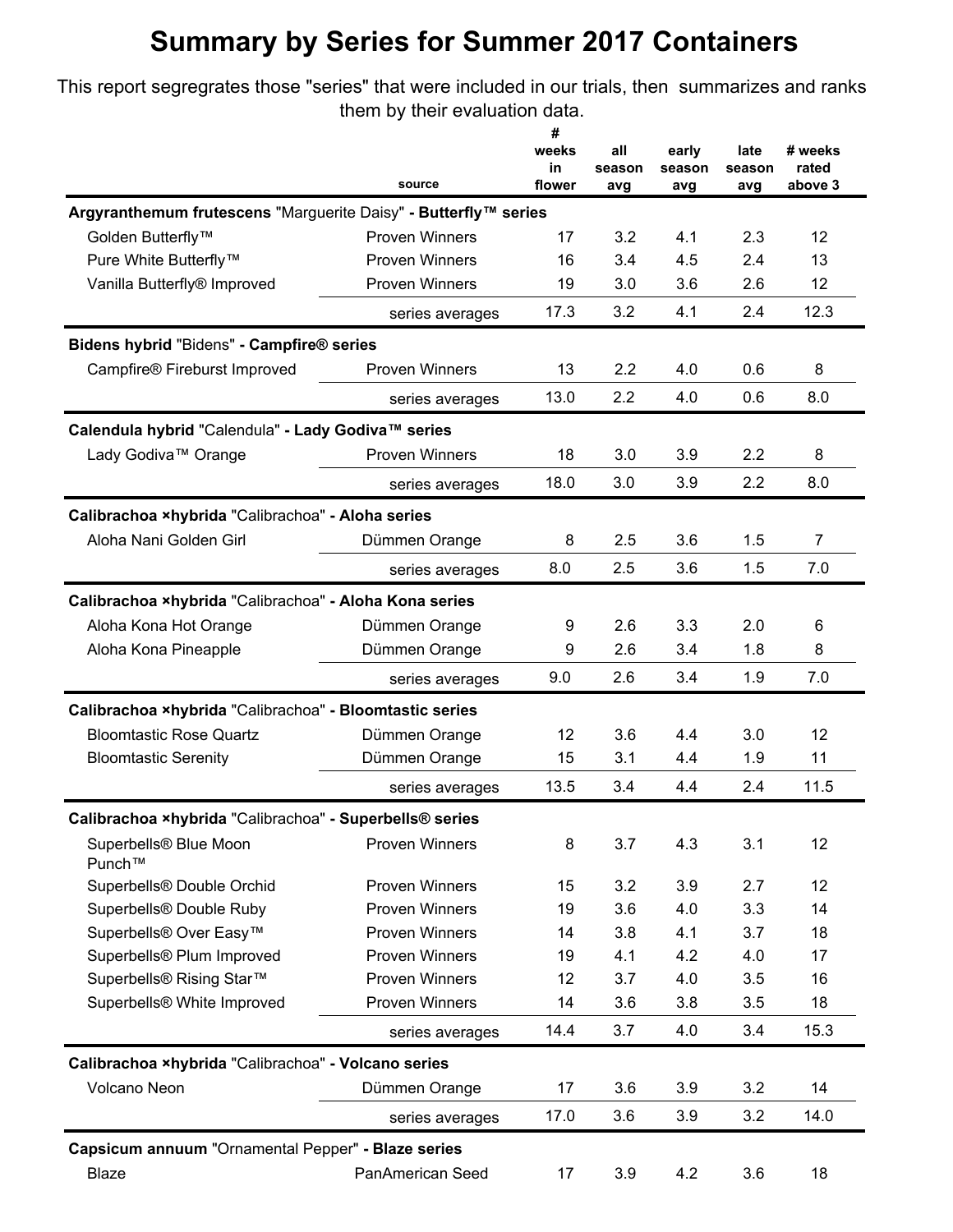## **Summary by Series for Summer 2017 Containers**

|                                                             | source                | #<br>weeks<br>in<br>flower | all<br>season<br>avg | early<br>season<br>avg | late<br>season<br>avg | # weeks<br>rated<br>above 3 |
|-------------------------------------------------------------|-----------------------|----------------------------|----------------------|------------------------|-----------------------|-----------------------------|
|                                                             | series averages       | 17.0                       | 3.9                  | 4.2                    | 3.6                   | 18.0                        |
| Capsicum annuum "Pepper (Sweet)" - Paragon series           |                       |                            |                      |                        |                       |                             |
| Paragon                                                     | Comense               | 17                         | 4.0                  | 4.3                    | 3.8                   | 17                          |
|                                                             | series averages       | 17.0                       | 4.0                  | 4.3                    | 3.8                   | 17.0                        |
| Capsicum annuum "Ornamental Pepper" - Wicked series         |                       |                            |                      |                        |                       |                             |
| Wicked                                                      | PanAmerican Seed      | 17                         | 3.6                  | 3.9                    | 3.3                   | 12                          |
|                                                             | series averages       | 17.0                       | 3.6                  | 3.9                    | 3.3                   | 12.0                        |
| Capsicum frutescens "Pepper (Hot Chili)" - Gusto series     |                       |                            |                      |                        |                       |                             |
| <b>Gusto Green</b>                                          | Comense               | 19                         | 4.3                  | 4.4                    | 4.3                   | 19                          |
| <b>Gusto Purple</b>                                         | Comense               | 19                         | 4.5                  | 4.7                    | 4.4                   | 19                          |
|                                                             | series averages       | 19.0                       | 4.4                  | 4.6                    | 4.3                   | 19.0                        |
| Capsicum frutescens "Pepper (Hot Chili)" - Pikito series    |                       |                            |                      |                        |                       |                             |
| Pikito                                                      | Comense               | 19                         | 4.0                  | 4.5                    | 3.6                   | 16                          |
|                                                             | series averages       | 19.0                       | 4.0                  | 4.5                    | 3.6                   | 16.0                        |
| Cuphea ramosissima "Cuphea" - Fairy Dust™ series            |                       |                            |                      |                        |                       |                             |
| Fairy Dust <sup>™</sup> Pink                                | <b>Proven Winners</b> | 17                         | 2.4                  | 3.8                    | 1.2                   | 9                           |
|                                                             | series averages       | 17.0                       | 2.4                  | 3.8                    | 1.2                   | 9.0                         |
| Lantana camara "Lantana" - Havana series                    |                       |                            |                      |                        |                       |                             |
| Havana Gold                                                 | Dümmen Orange         | 17                         | 3.8                  | 3.6                    | 4.0                   | 18                          |
| Havana Red                                                  | Dümmen Orange         | 17                         | 4.2                  | 4.1                    | 4.3                   | 18                          |
| Havana Sunset                                               | Dümmen Orange         | 17                         | 4.5                  | 4.4                    | 4.7                   | 19                          |
|                                                             | series averages       | 17.0                       | 4.2                  | 4.0                    | 4.3                   | 18.3                        |
| Lycopersicon esculentum "Tomato (trailing)" - Rocola series |                       |                            |                      |                        |                       |                             |
| Rocola Chocolate                                            | Comense               | 17                         | 3.7                  | 4.3                    | 3.1                   | 14                          |
| Rocola Salmon                                               | Comense               | 17                         | 3.5                  | 4.0                    | 3.0                   | 14                          |
| Rocola Stripe                                               | Comense               | 17                         | 3.3                  | 3.9                    | 2.7                   | 13                          |
|                                                             | series averages       | 17.0                       | 3.5                  | 4.1                    | 2.9                   | 13.7                        |
| Petunia ×hybrida "Petunia" - Suntunia series                |                       |                            |                      |                        |                       |                             |
| Suntunia Blue                                               | Dümmen Orange         | 15                         | 3.1                  | 3.7                    | 2.6                   | 7                           |
| Suntunia Copper Sun                                         | Dümmen Orange         | 19                         | 3.3                  | 3.5                    | 3.2                   | 9                           |
| Suntunia Electric Apricot                                   | Dümmen Orange         | 19                         | 3.7                  | 3.8                    | 3.6                   | 11                          |
| Suntunia Neon Rose                                          | Dümmen Orange         | 19                         | 3.8                  | 3.8                    | 3.9                   | 18                          |
| Suntunia Purple Sky                                         | Dümmen Orange         | 19                         | 4.5                  | 4.5                    | 4.6                   | 19                          |
|                                                             | series averages       | 18.2                       | 3.7                  | 3.9                    | 3.6                   | 12.8                        |
| Solanum lycopersicum "Tomato" - Little series               |                       |                            |                      |                        |                       |                             |
| Little Bing                                                 | PanAmerican Seed      | 19                         | 3.7                  | 3.8                    | 3.6                   | 17                          |
| <b>Little Sicily</b>                                        | PanAmerican Seed      | 19                         | 3.9                  | 4.1                    | 3.8                   | 18                          |
|                                                             | series averages       | 19.0                       | 3.8                  | 3.9                    | 3.7                   | 17.5                        |